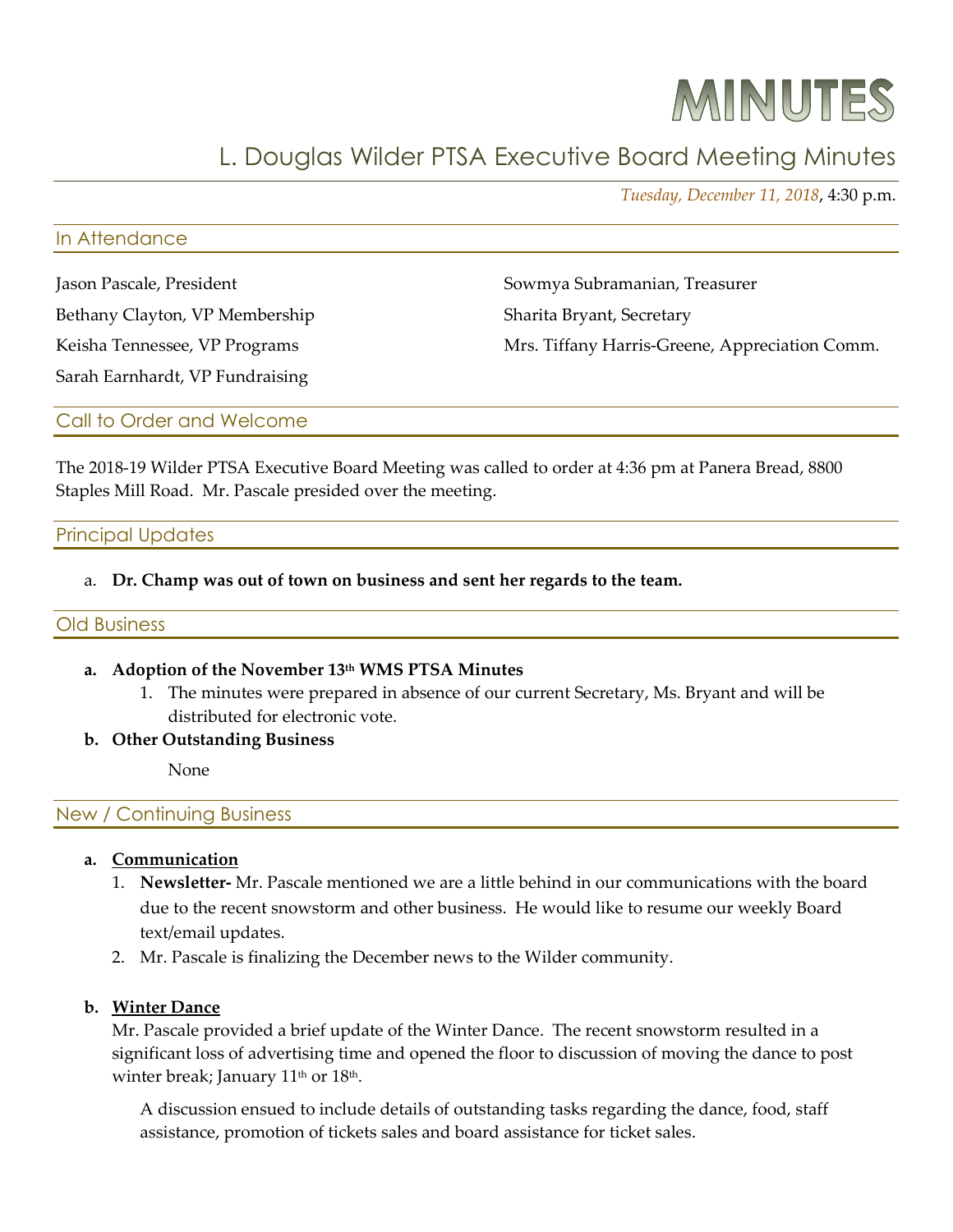Mr. Pascale will request assistance from WMS staff: Ms. Harris, Ms. Keir, and Mr. Farrow. He requested the WMS BOD assist with on-site ticket sales, January  $7<sup>th</sup>$ -11<sup>th</sup> 805a-835a. The following schedule was developed:

| January 7 <sup>th</sup>  | January 8 <sup>th</sup>  | January 9th   |
|--------------------------|--------------------------|---------------|
| Ms. Bryant               | Ms. Clayton              | Ms. Tennessee |
| January 10 <sup>th</sup> | January 11 <sup>th</sup> |               |
| Ms. Subramanian          | Mr. Pascale              |               |

Ms. Earnhardt will check the availability of the DJ for the alternate dates.

# **c. Treasurer's Report/Update**

1. Mr. Pascale provided a written Treasurer's Report for the period ending October 31st- December 11<sup>th</sup> with the agenda.

# **d. Membership**

1. Ms. Clayton reported that there are approximately 200 PTSA members.

# **e. Calendar of Events**

#### 1. **Front Porch Social- March 20th**

Mr. Pascale will work with Dr. Champ, Mr. Williams (formerly with HCPS Family Engagement), and Mr. Farrow to discuss the details of this event.

#### **f. Fundraising**

*Note: the meeting agenda provides additional fundraising categories and related information. Please reference the agenda for additional information regarding items numbered 1-3.* 

#### 4. **Spirit Wear**

Mr. Pascale suggested that the PTSA nix the spirit wear idea due to the remaining timeframes for sales and the possibility of conflicting sales with another club in the school.

#### 5. **Kroger/Publix Shopper Rewards**

Kroger: submitted and we are awaiting confirmation.

Publix: is active

Ms. Earnhardt stated that she would look into Amazon Smiles.

#### **g. Committees/Chairs**

#### **1. Teacher Appreciation**

Ms. Harris-Greene provided an update on possible sponsors for teacher appreciation week: (1) My Brother/Sister Foundation and (2) Bowers Foundation. Mr. Pascale mentioned Panera Bread and Chick-fil-A as possible sources.

Ms. Harris-Greene is preparing for 129 people and inquiring on preference of breakfast or lunch. Additional information would be available the week of December 17<sup>th</sup>.

A conversation ensued regarding PTSA support for the school, which led to a discussion of General PTSA and Open Items.